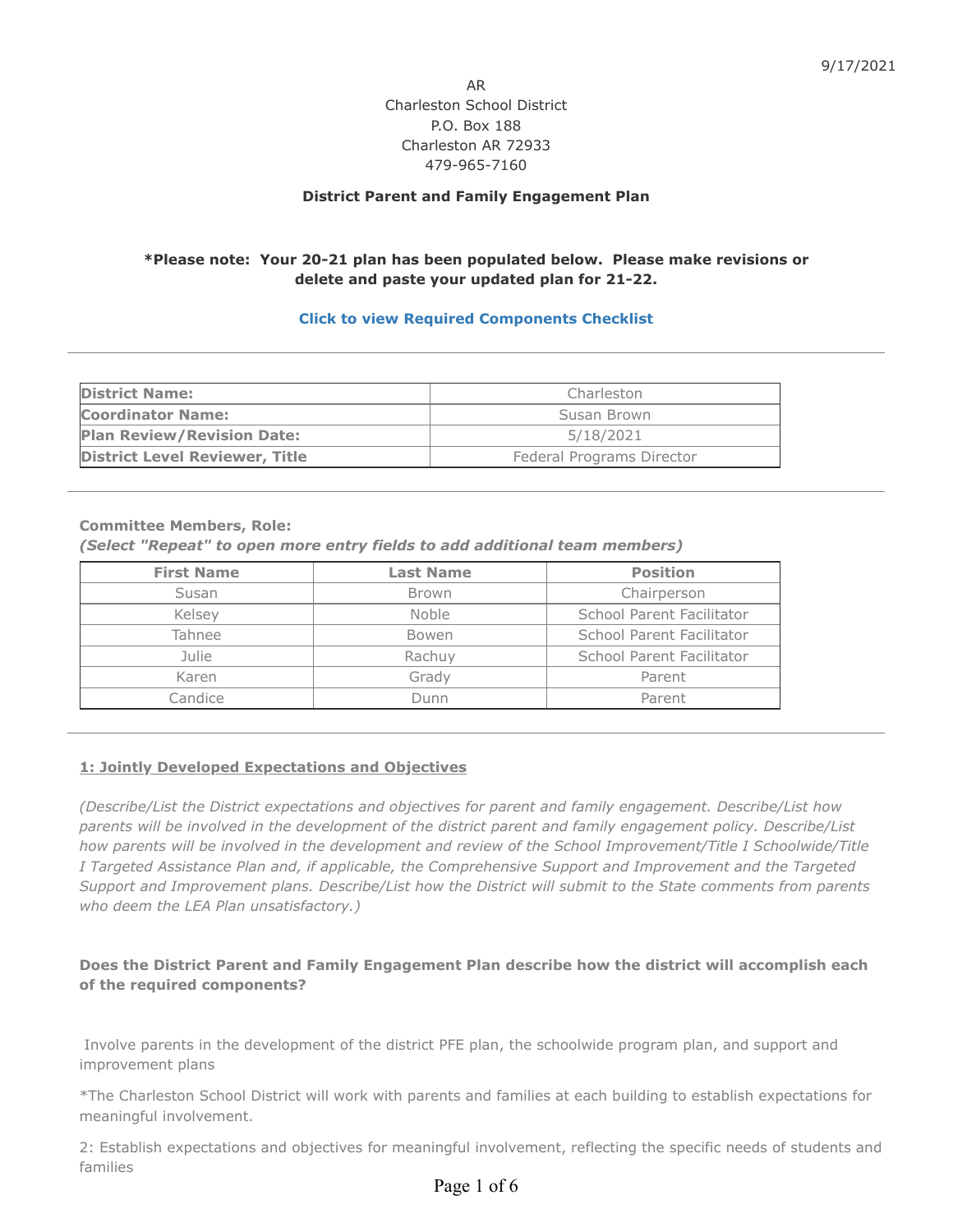\*The Charleston School District will obtain signatures from parents that they have received the parent and family engagement plan summary.

Ensure adequate representation of parents and families of participating children in the process

\*Make the district parent and family engagement plan available to the families and the local community

\* The Charleston School District will ubmit to the State the comments from parents who deem the schoolwide plan unsatisfactory

The Charleston School Distric twill have the parent and Family Engagement Plan on district website by August 1

\*The Charleston School District will involve parents in the development of the district parent and family engagement plan and an opportunity for evaluation and updating the plan annually.

\* Parents and families will be invited to the Title 1 meeting in May of each year to be involved in the decision making of how funds will be used.

\*The Charleston School District will incorporate the parent and family engagement plan into the school-wide plan.

\*The Charleston School District will ensure that comments from parents will be recorded and submitted to the State if plan is unsatisfactory.

\*A copy of the Parent and Family Engagement Plan will be placed on the District's website by August 1.

A copy of the Parent and Family Plan will be uploaded into Indistar by August 1 for the Department of Education.

\*A parent-friendly summary of the district parent and family engagement plan will be placed on the district website and as a supplement to the student handbook.

# **2: Building Staff Capacity through Training and Technical Assistance**

*(Describe/List how the district will provide support and technical assistance to all its Title I schools in planning and implementing effective parent and family engagement practices, inclusive of school parent and family engagement policies/plans, school-parent compacts, and all Title I parent and family engagement requirements. Describe/List activities such as workshops, conferences, trainings, webinars, and online* resources that will be used with school staff to build their capacity to work with parents as equal partners. *Include information about how the district and/or schools will provide information related to school and parent programs, meetings, and other activities to parents in a format, to the extent practicable, and in a language that parents can understand.)*

# **Does the District Parent and Family Engagement Plan describe how the district will accomplish each of the required components?**

The Charleston School District will ensure professional development requirements are met for teachers and administrators\*Teachers and administrators will be receive professional development on parent and family engagement per the state department rotation.

\*The Charleston School District will work with the schools to develop parent and family engagement plans and to provide effective involvement activities.

\* The Charleston School District will provide coordination, technical assistance, and other support to schools in: jointly-developing school parent and family engagement plans, implementing effective parent and family involvement activities, jointly-developing school-parent compacts\*School Compacts will be developed for each school.

Train teachers, specialized instructional support personnel, principals, other school leaders, and other staff, with the assistance of parents, in: the value and utility of contributions of parents, how to reach out to, communicate with, and work with parents as equal partners, how to implement and coordinate parent programs, how to build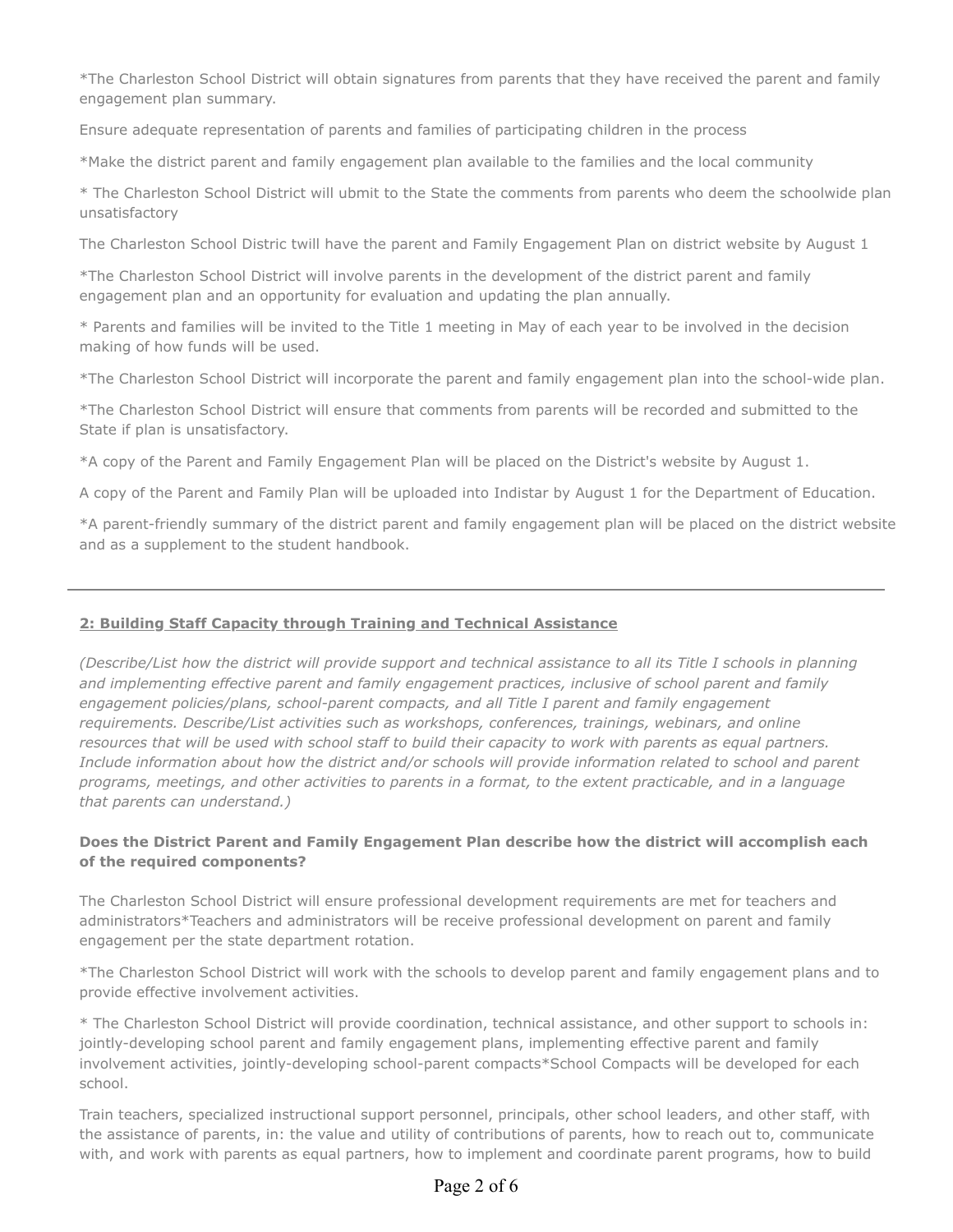ties between parents and the school

\*The District will provide technical assistance and support to the schools.

\*The Charleston School District will train teachers, support staff, administrators and other school personnel, with the assistance of parents in the following areas: the contribution of parents to the school, implement and coordinate parent programs, communicate and work with parents as equal partners, and build ties between parents and the schools.

\*The District will have a parent-friendly summary of the parent and family engagement plan on the district website. Schools will obtain signatures from parent acknowledging receipt of the plan.

\*The District will also ensure that the parent and family plan are in a language for parents to understand.

\*The District will provide requested materials and training for parents to support their child's education. Parent Involvement funds for state category funds will be used for parent nights.

\*The District encourages parents to complete a volunteer form each year, should they want to volunteer their time in their child's classroom.

\*The District/School will provide annual training for volunteers.

# **3: Building Parent Capacity**

*(Describe/List activities, such as workshops, conferences, classes, online resources, and any equipment or other materials that may be necessary to support parents in helping their student's academic success. If applicable, describe how each discretionary item your district and parents chose will be implemented.)*

### **Does the District Parent and Family Engagement Plan describe how the district will accomplish each of the required components?**

The Charleston School District is working towards building capacity for parent and family engagement in order to ensure effective involvement of parents and to support a partnership between the school, parents, and the community, for the purpose of improving student academic achievement.

The Charleston School District will Provide assistance to parents, as appropriate ,during Title l I Parent meetings that are held during the year, in understanding: the challenging State academic standards, State and local academic assessments, the requirements of Title I, Part A, how to monitor a child's progress and work with educators to improve the achievement of their children.

The School District will outline the Title I funds during the annual report to the public each fall. Also, a federal funds report will be provided on the district web sight for parents to see where Title I funds are being spent. All funds are used to increase student achievement.

Our entire school staff is dedicated to providing assistance to parents of our children whom we serve, as appropriate, in understanding such topics as the state's academic content standards, state academic achievement goals, state and local assessments, and how to monitor their child's progress.

 We are accomplishing this goal by providing materials and training to help parents to work with our children to improve their child's achievement, such as literacy and using technology, as appropriate, to foster parent and family engagement.

It is the goal of the district to continue in educating our teachers, pupils, services personnel, principals, and other staff, with the assistance of parents, in the value and utility of contributions of parents and in how to reach out to, communicate with, and work with parents as equal partners, implement and coordinate parent and family programs, and build ties between parents and the schools.

The Charleston School District will provide materials and training to help parents to work with their children to improve their children's achievement: such as literacy training and using technology (including education about the harms of copyright piracy), as appropriate, to foster parental involvement.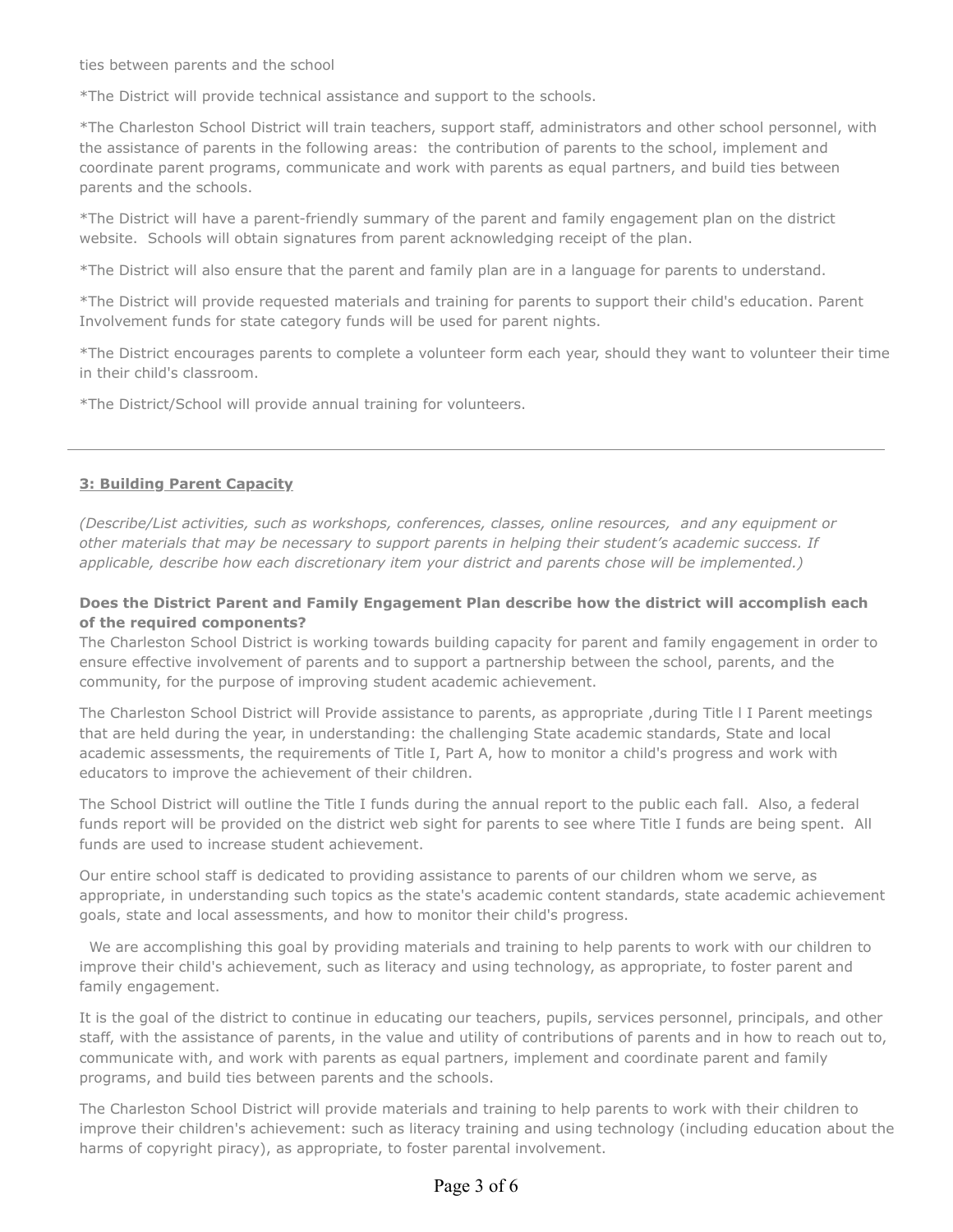### **4: Reservation and Evaluation**

*(Describe/List how the district will share with parents and family members the budget for parent and family engagement activities and programs and how parents and family members will be involved in providing input into how the funds are used. If the district does not receive a Title I, Part A allocation greater than \$500,000, then the district is not required to include a description of its Reservation of Funds. If a reservation is required, then a minimum of 90% of that 1% must go to the schools, with priority given to high-need schools. Describe/List actions for how the annual evaluation will be conducted, identifying who will be responsible for conducting it, and explaining what role parents and family members will play.)*

# **Does the District Parent and Family Engagement Plan describe how the district will accomplish each of the required components?**

Reservation is not required for the Charleston School District.

\*The Charleston School district will have parent surveys will be used to collect data that identifies barriers that exist, needs within the school, and strategies to improve student achievement. Information from the surveys will be used to evaluate the parent and family plan and use such information to strengthen the plan.

\*Each school plan will be reviewed and approved by the district

\*The District plan will be reviewed and updated annually and will be located on the district website by August 1 of each year.

### **5: Coordination**

*(Describe/List how the district will coordinate with other organizations, businesses, and community partners to provide additional supports and resources to families such as public preschool programs or organizations to help students transition to elementary, middle, high, and postsecondary schools or careers.)*

### **Does the District Parent and Family Engagement Plan describe how the district will accomplish each of the required components?**

 The Charleston School District will coordinate and integrate programs and activities with other Federal State, and Local funds.

The Charleston School District has a parent resource center at each school.

Newsletters are sent out monthly letting parents know of the activities at the school and how they can be involved.

(Find complete guidance on the [DESE Parent and Family Engagement Requirements](https://dese.ade.arkansas.gov/Offices/public-school-accountability/federal-programs/parent-and-family-engagement-requirements) webpage.)

#### **ADE Reviewer Responses by Section**

#### **Section 1 - Jointly Developed Expectations and Outcomes**

- Federal Compliance
- State Compliance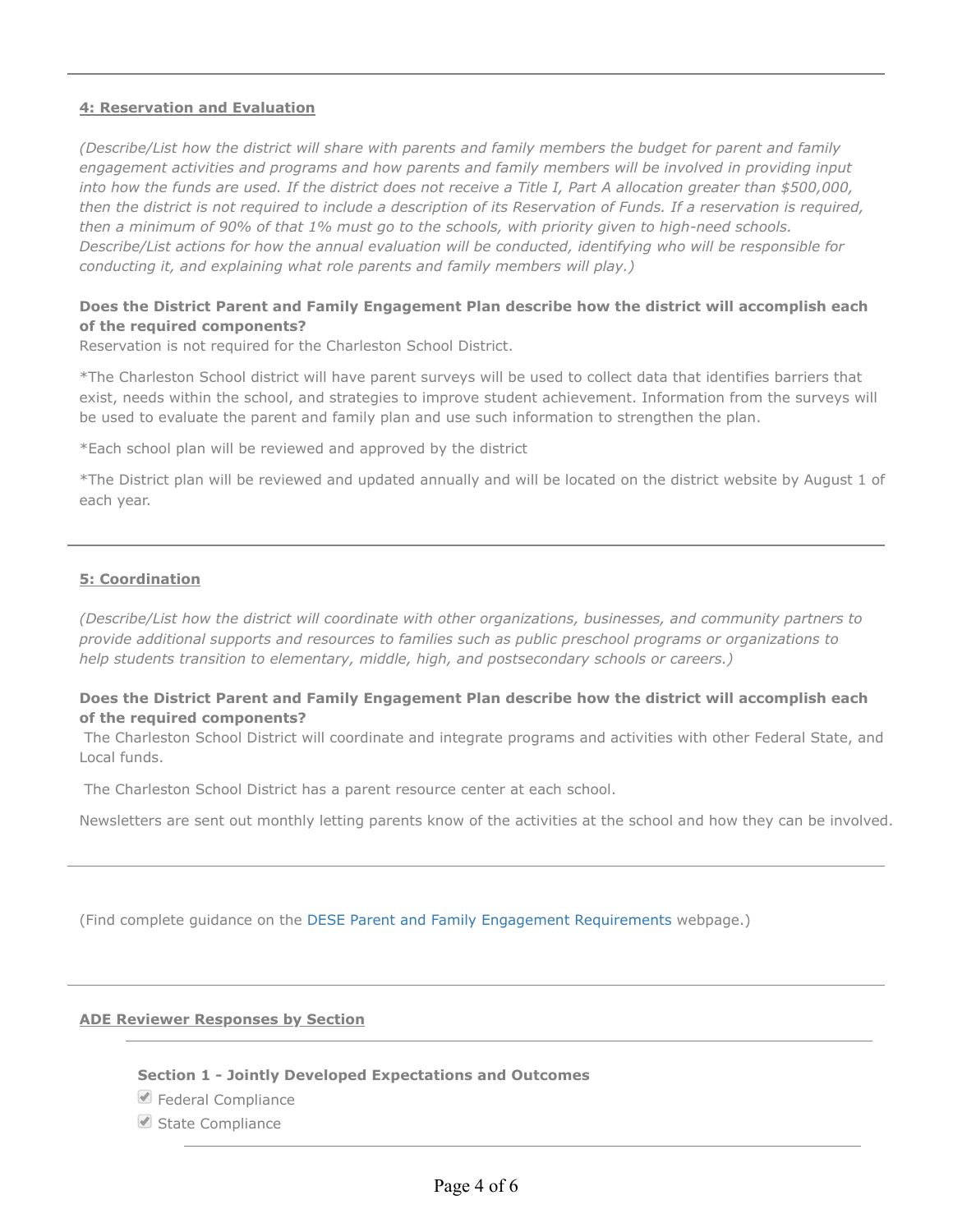### **Comments:**

09/01/2021 DRTerrell

Thank you for your timely submission! It is clear that you have invested a great deal of time and effort in planning for 2021-22 and engaging your families.

Your plan does not explicitly address HOW your district will accomplish each required component. Please be sure to look at some of our Engagement Unit resources (I will be providing an additional email with links).

If you have any questions about the feedback I have provided, please do not hesitate to contact  $m\epsilon$ at david.terrell@ade.arkansas.gov or 501-682-3824. I am happy to guide you through any revision that need to be made.

09/16/2021 DRTerrell

The section meets requirements

# **Section 2 - Building Staff Capacity through Training and Technical Assistance**

**■** Federal Compliance

State Compliance

#### **Comments:**

09/01/2021 DRTerrell

Your plan does not explicitly address HOW your district will accomplish each required component. Please be sure to look at some of our Engagement Unit resources (I will be providing an additional email with links).

If you have any questions about the feedback I have provided, please do not hesitate to contact  $m_{\ell}$ at david.terrell@ade.arkansas.gov or 501-682-3824. I am happy to guide you through any revision that need to be made.

09/16/2021 DRTerrell

The section meets requirements

### **Section 3 - Building Parent Capacity**

**■** Federal Compliance

State Compliance

#### **Comments:**

09/01/2021 DRTerrell

Your plan does not explicitly address HOW your district will accomplish each required component. Please be sure to look at some of our Engagement Unit resources (I will be providing an additional email with links).

If you have any questions about the feedback I have provided, please do not hesitate to contact  $m\epsilon$ at david.terrell@ade.arkansas.gov or 501-682-3824. I am happy to guide you through any revision that need to be made.